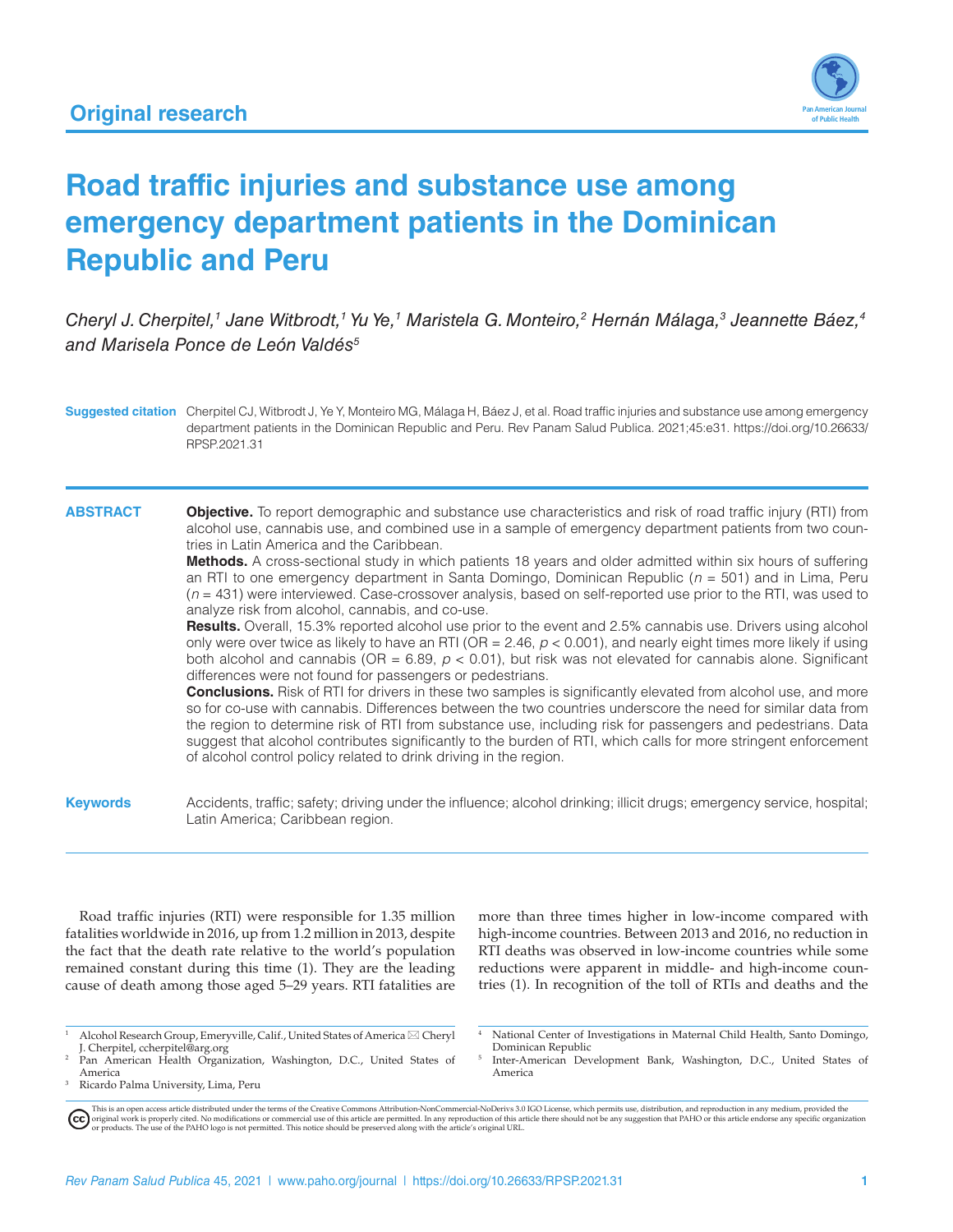role of substance use, the United Nations General Assembly adopted a resolution in 2010 (2) leading to establishment of the Decade of Action for Road Safety (2011–2020) and adoption of the Agenda for Sustainable Development that set the goal of reducing RTIs and deaths by 50% by 2020, with alcohol and drug use while driving as key targets (3).

Alcohol consumption in Latin America and the Caribbean (LAC) is one of the highest and most hazardous to health worldwide (4, 5), with a significant impact on injuries including RTIs (6). Risk was found to be five times greater for those reporting drinking within six hours prior to an RTI among emergency department (ED) patients in the LAC region, and increased by 13% for each drink consumed (7). Less is known about risk of RTIs associated with substance use other than alcohol, or combined use with alcohol, although psychoactive drugs affect reaction time and other driving skills. Use of psychoactive substances is increasing globally, with cannabis most commonly used after alcohol and the drug most frequently used with alcohol (8–10). A review of epidemiological studies found a significant risk of RTI from cannabis (11) ranging from 1.2 (12) to 2.66 (13), while another systematic review found a risk of 2.84 (14). Greater impairment has been found when alcohol is combined with cannabis than when either substance is used alone (15–20). The European Monitoring Centre for Drugs and Drug Addiction assigned risk levels of being seriously injured or killed as a driver as a slightly increased risk for cannabis or alcohol <0.05 mg%; a moderately increased risk for cocaine, opiates, benzodiazepines, or alcohol between 0.05–0.08 mg%; and a highly increased risk for amphetamines, multiple drugs, or alcohol >0.08 mg% (21).

Evidence on the contribution of alcohol and other substance use to RTI is more abundant in higher-income than in lowerincome countries, where the literature is scant and sound epidemiological studies are lacking. Additionally, many studies of RTI do not distinguish between drivers and passengers, or pedestrians, who are particularly vulnerable in lower-income countries where they account for up to 50% of road traffic fatalities (1), but are seldom included in these studies. The objectives of this study are to report demographic and substance use characteristics and risk of RTI from alcohol use, cannabis use, and combined use in a sample of ED patients from two countries in the LAC region. Findings will help inform intervention and prevention strategies to reduce substance-related harm from RTIs in this region.

### **MATERIALS AND METHODS**

The Multi-Site Collaborative Study on Alcohol, Drug Use, and Road Traffic Injuries in Emergency Departments is a cross-sectional study which was implemented in two hospitals: Dr. Darío Contreras Traumatology Hospital in Santo Domingo, Dominican Republic (from October 2018 to January 2019) and José Casimiro Ulloa Emergency Hospital in Lima, Peru (December 2018 to June 2019). Study protocols follow those previously used in ED studies in the International Collaborative Alcohol and Injury Study (ICAIS) (22). All sampled consecutive patients aged 18 years and above admitted to the ED within six hours of an RTI as either a driver, passenger, or pedestrian were eligible for the study, which included a blood alcohol concentration (BAC) estimate (using the AlcoMate breathalyzer), a saliva

sample (using the Alere Oratect which determines use of cannabis, amphetamines, cocaine, methamphetamines, opiates, and phencyclidine), and an interview-administered, 35-minute, computerized questionnaire.

The questionnaire included items eliciting information on the RTI (including whether the patient was the driver, passenger, or pedestrian and type of vehicle(s) involved), drinking and drug use by class within six hours prior to the event, amount of alcohol/cannabis consumed, whether the patient felt intoxicated/ impaired at the time, whether the patient felt the RTI would have happened if he had not been drinking/using (causal attribution), drinking and drug use during the same six-hour period for each of the seven days prior to the event and amount of alcohol/cannabis used during each time period, frequency of usual drinking and amount consumed, frequency of higher consumption times (12+, 5–11, and 1–4 drinks on an occasion), frequency of usual drug use, and demographic characteristics.

### **Data analysis**

Risk of RTI from alcohol or drug use was calculated using case-crossover analysis (23, 24) in which each patient's substance use in the six hours preceding the injury is compared with use in the same six-hour period for each of the seven days (seven control periods) preceding the day of injury. This method controls for stable risk factors such as gender, age, and usual substance use patterns. Substance use data were only obtained for those control periods for which the patient's activity (driver, passenger, pedestrian) was the same as the activity at the time of the RTI. Control periods matched by activity for each patient were then merged and an average taken of substance use over all matched periods. Those patients for whom a match was not obtained for any of the seven control periods were asked the last time they had been engaged in the same activity they were engaged in at the time of the RTI, spanning a period of one hour before to one hour after the time of the RTI. The majority of patients matched on at least one of the seven days and analysis including those patients who did not match on one of these control periods was not significantly different than analyses including only those on whom a match was achieved. Consequently, data reported here only include those on whom a seven-day match was obtained.

Conditional logistic regression was used to estimate odds ratios (OR) and 95% confidence intervals (CI) for risk of injury, separately for alcohol use, cannabis use, and co-use within six hours prior to the RTI for the whole sample and by RTI type (driver, passenger, pedestrian). Both additive and multiplicative interactions (25) between alcohol and cannabis use were estimated. For additive interaction, Relative Excess Risk due to Interaction (RERI) assessed whether the joint effect from combined use was larger than the expected *added* effects from use of each alone. Multiplicative interaction was assessed by entering the interaction term between alcohol and cannabis use in the conditional logistic regression.

All patients were approached by a trained interviewer to provide informed consent to participate in the study prior to obtaining breath and saliva samples and interviewing the patient. Data were identified by a study ID number only, prohibiting any linkage to the patient. Both studies were reviewed by the appropriate national ethics committee or institutional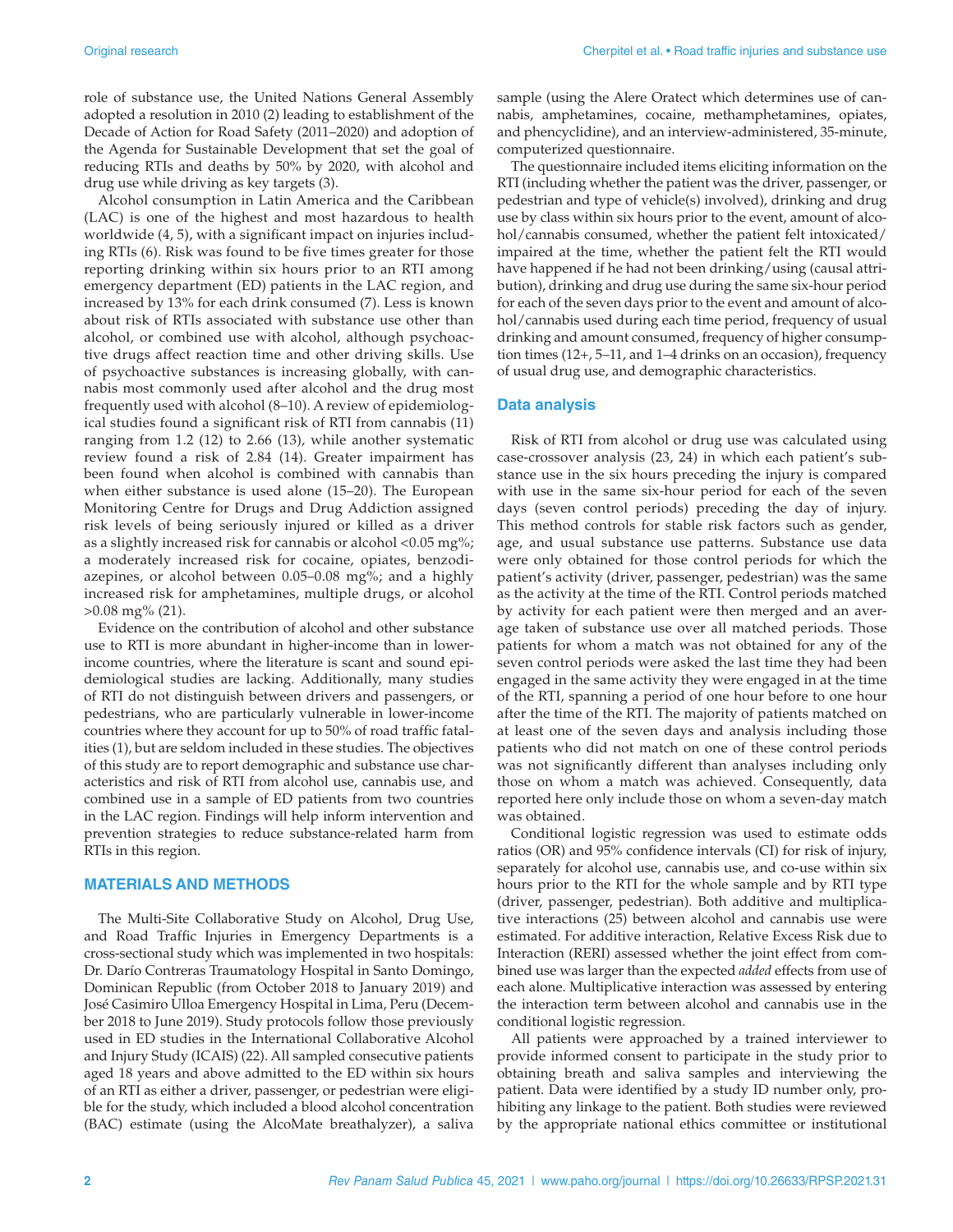# **TABLE 1. Demographic characteristics of the emergency department samples**

|                                          | <b>Dominican</b><br><b>Republic</b><br>$(n = 501)$<br>$\%$ | Peru<br>$(n = 431)$<br>$\%$ | <b>Combined</b><br>samples<br>$(n = 932)$<br>$\frac{9}{6}$ |
|------------------------------------------|------------------------------------------------------------|-----------------------------|------------------------------------------------------------|
| Male                                     | 85.5                                                       | 61.4                        | 74.4***                                                    |
| Age $<$ 30 years                         | 58.0                                                       | 44.2                        | $51.6***$                                                  |
| <b>Marital status</b>                    |                                                            |                             |                                                            |
| Married/partnered                        | 48.6                                                       | 50.4                        | 49.4                                                       |
| Single, never married                    | 40.9                                                       | 34.8                        | 38.0                                                       |
| Widowed/separated/divorced               | 10.6                                                       | 14.9                        | 12.6                                                       |
| Education                                |                                                            |                             |                                                            |
| Less than high school                    | 45.2                                                       | 20.8                        | $34.1***$                                                  |
| High school completion                   | 38.8                                                       | 22.0                        | 31.1                                                       |
| Any college/tech school                  | 16.1                                                       | 57.2                        | 34.8                                                       |
| <b>Employment status</b>                 |                                                            |                             |                                                            |
| Working 30 hours or more/<br>week        | 66.3                                                       | 70.8                        | 68.3                                                       |
| Road traffic injury type                 |                                                            |                             |                                                            |
| <b>Driver</b>                            | 74.1                                                       | 42.2                        | $59.3***$                                                  |
| Passenger                                | 18.6                                                       | 32.7                        | 25.1                                                       |
| Pedestrian                               | 7.4                                                        | 25.1                        | 15.6                                                       |
| Vehicle type (excl. pedestrians)         |                                                            |                             |                                                            |
| Car/truck                                | 11.5                                                       | 32.5                        | $20.1***$                                                  |
| Bus                                      | 0.6                                                        | 10.8                        | 4.8                                                        |
| Motorcycle or scooter/moped              | 86.4                                                       | 43.0                        | 68.6                                                       |
| <b>Bicycle</b>                           | 0.4                                                        | 11.1                        | 4.8                                                        |
| Other                                    | 1.1                                                        | 2.5                         | 1.7                                                        |
| Were you using a  (excl.<br>pedestrians) |                                                            |                             |                                                            |
| Seatbelt                                 | 5.4                                                        | 10.0                        | $7.3***$                                                   |
| Helmet                                   | 19.9                                                       | 39.8                        | 28.1                                                       |
| Nothing                                  | 74.7                                                       | 50.2                        | 64.6                                                       |

\*\*\* *p* < 0.001, Chi-square test *Source*: Prepared by the authors from the study results

review board, as well as the Pan American Health Organization (PAHO) Ethics Review Committee.

#### **RESULTS**

Completion rates averaged 88.3%, resulting in 501 completed interviews in the Dominican Republic and 431 in Peru. Reasons for non-interviews included refusing (7.6%), incapacitation (1.9%), leaving prior to completing the interview (0.4%), language barriers (0.6%), and other reasons (1.9%). Patients who were too severely injured to be approached in the ED were followed into the hospital and interviewed once their condition had stabilized.

The majority of patients were male  $(74.4\%)$ , <30 years (51.6%), married (49.4%), had at least a high school education (65.9%), and were employed (68.3%) (Table 1). Patients were more likely to be drivers, to be on motorcycles/scooters, and not to be wearing a helmet. Significance differences were found between the two sites, with those in the Dominican Republic more likely to be male, younger, and less educated than those in Peru (all  $p < 0.001$ ). Nearly three-quarters of patients in the

Dominican Republic were drivers (74.1%), compared with less than half in Peru  $(42.2\%)$   $(p < 0.001)$ . Excluding pedestrians, 86.4% of RTIs involved a motorcycle/scooter in the Dominican Republic, compared with 43% in Peru; while in Peru, 32.5% of patients were in a car, compared with 11.5% in the Dominican Republic (*p* < 0.001). While patients in the Dominican Republic were more likely to be on a motorcycle/scooter than those in Peru, they were less likely to be wearing a helmet (19.9% vs. 39.8%) (*p* < 0.001).

Overall, 17.8% of patients were positive for alcohol based on the breathalyzer, and 11.2% were over 0.08 mg% (Table 2). The legal level of BAC in both countries is 0.05. Of the patients, 15.3% reported drinking within 6 hours prior to the RTI. Although no difference was found between the two sites in the proportion of positive BAC, patients in the Dominican Republic were more likely to report drinking prior to the event (19.3%) than those in Peru (10.2%) (*p* < 0.001).

Among those drinking in the six hours preceding the RTI, close to half reported more than eight drinks (49.6%), with 78% of these patients reporting being at least a little intoxicated at the time and 69.1% believing or were unsure whether the RTI would have occurred if they had not been drinking (causal attribution). Of those attributing a causal association, 80% reported being intoxicated at the time (not shown). Among current drinkers, 28.7% reported five or more drinks on an occasion at least weekly.

Those in the Dominican Republic were more likely to report eight or more drinks prior to injury (52.3%) than those in Peru (41.9%), and were more likely to report being intoxicated (81.2% vs. 69.4%); however, differences were not significant although those in the Dominican Republic were significantly more likely to report a causal association of their injury with drinking  $(87.1\% \text{ vs. } 47.4\%, p < 0.001)$ . Those in the Dominican Republic were also significantly more likely to report frequent heavy drinking (five or more drinks on an occasion at least weekly) (32.2%) compared with those in Peru (12.3%) (*p* < 0.001).

Of the sample, 12.3% tested positive for at least one drug, with patients in the Dominican Republic almost twice as likely to be positive  $(17.9\%)$  than those in Peru  $(9.6\%)$   $(p < 0.001)$ . Cannabis was the most frequently detected drug (11.8%), and those in the Dominican Republic were significantly more likely to be positive (15.7%) compared with those in Peru (6.6%) (*p* < 0.001). The legal level of cannabis in both countries is zero. Those in the Dominican Republic were also more likely to be positive for opiates  $(2.1\%)$  than those in Peru  $(0.3\%)$   $(p < 0.05)$ . All drugs other than cannabis were detected in relatively small percentages.

Among patients, 3.5% reported drug use prior to injury with 2.5% reporting cannabis use. Most cannabis users reported one to several puffs from a joint (62%) and the remainder from one to almost two joints. Among those reporting any drug use prior to injury, 58.3% reported being at least a little impaired at the time of the RTI and 66.7% believed or were unsure whether the RTI would have occurred if they had not been using drugs. While 75% of those in the Dominican Republic reported being at least a little impaired compared with 25% in Peru, they were less likely to attribute a causal association of their injury with using (62.5% vs. 75%), although differences were not significant due to small numbers of patients reporting drug use prior to injury. The majority of cannabis users reported usual use less than once a week (55.6%), with those in the Dominican Republic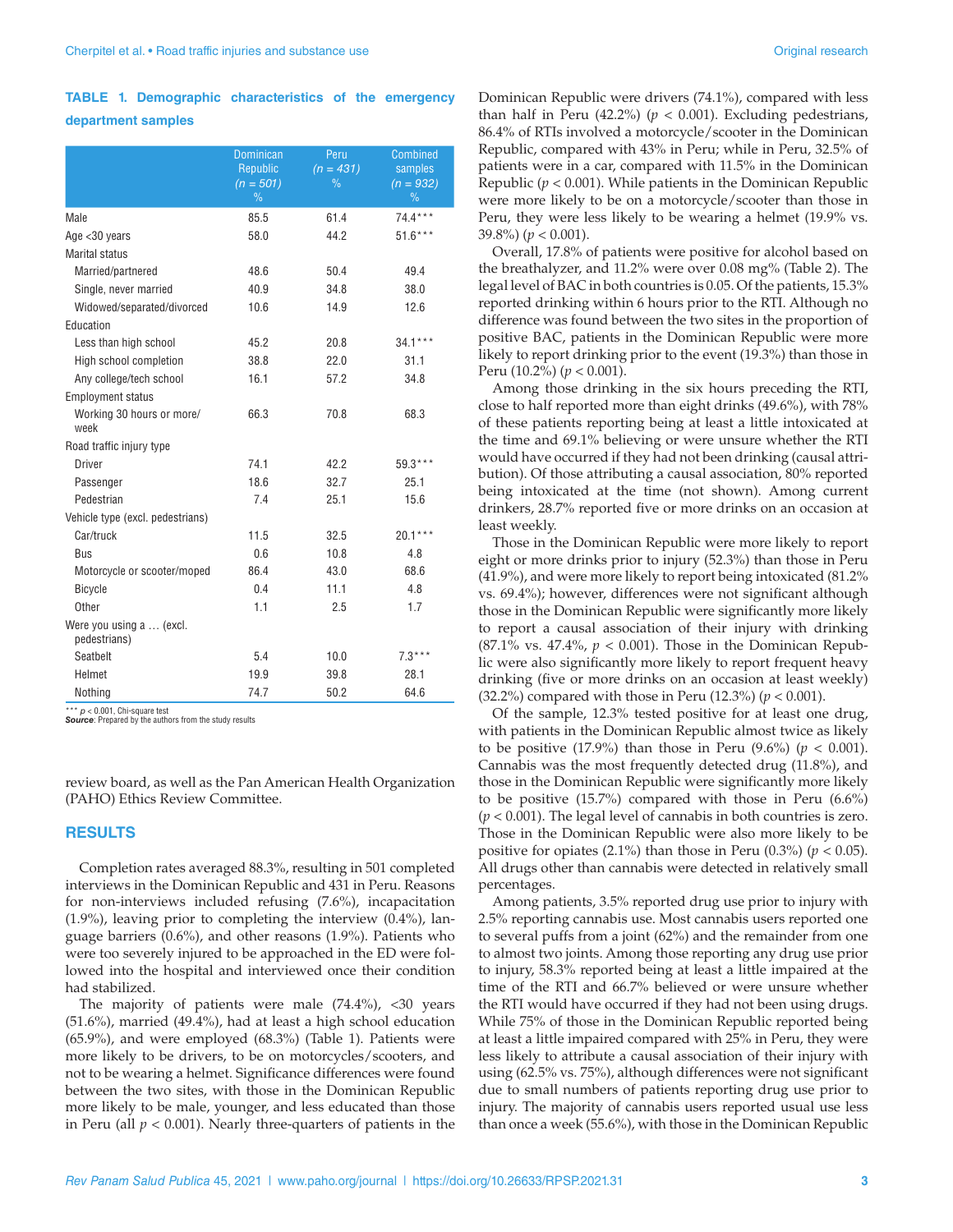#### **TABLE 2. Substance use characteristics of the emergency department samples**

|                                                                                         | <b>Dominican Republic</b> | Peru        | <b>Combined samples</b> |
|-----------------------------------------------------------------------------------------|---------------------------|-------------|-------------------------|
|                                                                                         | $(n = 501)$               | $(n = 431)$ | $(n = 932)$             |
|                                                                                         | $\%$                      | $\%$        | $\%$                    |
| Alcohol use                                                                             |                           |             |                         |
| BAC (positive) <sup>a</sup>                                                             | 18.8                      | 16.6        | 17.8                    |
| BAC $\geq 0.8$                                                                          | 12.6                      | 9.5         | 11.2                    |
| Self-report alcohol use within 6 hours prior to injury                                  | 19.3                      | 10.2        | $15.3***$               |
| Number of drinks among 6-hour drinkers                                                  |                           |             |                         |
| $\leq$ 3.0 drinks                                                                       | 29.1                      | 38.7        | 31.6                    |
| $3.1 - 8.0$ drinks                                                                      | 18.6                      | 19.4        | 18.8                    |
| >8 drinks                                                                               | 52.3                      | 41.9        | 49.6                    |
| Feeling intoxicated at the time among those drinking within 6 hours prior to injury     |                           |             |                         |
| Not intoxicated                                                                         | 18.8                      | 30.6        | 22.0                    |
| A little intoxicated                                                                    | 39.6                      | 38.9        | 39.4                    |
| Somewhat intoxicated                                                                    | 31.3                      | 25.0        | 29.5                    |
| Very intoxicated                                                                        | 10.4                      | 5.6         | 9.1                     |
| Causal attribution of event to alcohol use among 6-hour drinkers                        | 78.1                      | 47.5        | 69.1***                 |
| Drinking pattern among current drinkers                                                 |                           |             |                         |
| Non-heavy drinking (no 5+ occasions)                                                    | 15.7                      | 8.2         | $14.4***$               |
| Occasional heavy drinking $(5+$ occasions < weekly)                                     | 52.2                      | 79.5        | 56.9                    |
| Frequent heavy drinking $(5+$ occasions $\geq$ weekly)                                  | 32.2                      | 12.3        | 28.7                    |
| Drug use                                                                                |                           |             |                         |
| Positive saliva test, any drugb,c                                                       | 17.9                      | 9.6         | $14.3***$               |
| Positive saliva test, by type                                                           |                           |             |                         |
| Cannabis                                                                                | 15.7                      | 6.6         | $11.8***$               |
| Amphetamine                                                                             | 0.6                       | 0.0         | 0.4                     |
| Cocaine                                                                                 | 3.2                       | 3.8         | 3.5                     |
| Methamphetamine                                                                         | 0.2                       | 0.0         | 0.1                     |
| <b>Opiates</b>                                                                          | 2.1                       | 0.3         | $1.3*$                  |
| Phencyclidine                                                                           | 0.0                       | 0.0         | 0.0                     |
| Any self-reported drug use within 6 hours prior to injury                               | 4.0                       | 2.8         | 3.5                     |
| Self-reported cannabis use within 6 hours prior to injury                               | 2.8                       | 2.1         | 2.5                     |
| Number of joints/pipes among 6-hour cannabis users                                      |                           |             |                         |
| One or more puffs of joint/pipe                                                         | 64.3                      | 57.1        | 62.0                    |
| Almost 1 joint/pipe                                                                     | 14.3                      | 28.6        | 19.0                    |
| Almost 2 joints/pipes                                                                   | 21.4                      | 14.3        | 19.0                    |
| Feeling impaired at the time among those using any drugs within 6 hours prior to injury |                           |             |                         |
| Not impaired                                                                            | 25.0                      | 75.0        | 41.7                    |
| A little impaired                                                                       | 37.5                      | 25.0        | 33.3                    |
| Moderately impaired                                                                     | 25.0                      | 0.0         | 16.7                    |
| Severely impaired                                                                       | 12.5                      | 0.0         | 8.3                     |
| Causal attribution of event to drug use among 6-hour users                              | 62.5                      | 75.0        | 66.7                    |
| Frequency of cannabis use among current users                                           |                           |             |                         |
| <weekly< td=""><td>36.4</td><td>85.7</td><td><math>55.6***</math></td></weekly<>        | 36.4                      | 85.7        | $55.6***$               |
| $\ge$ weekly                                                                            | 63.6                      | 14.3        | 44.4                    |

BAC, blood alcohol concentration estimate<br><sup>4</sup> Among the 97% who were breathalyzed, and includes the 1% who reported drinking after the injury event.<br><sup>6</sup> Among the 90% who were saliva tested, and includes the 0.07% who repo

significantly more likely to report more frequent use (≥ weekly) (63.6%) than those in Peru (14.3%) (*p* < 0.01).

As shown in Table 3a, 19.3% of drivers reported drinking within six hours prior to the RTI, compared with 12.5% of passengers and 10.3% of pedestrians. Likelihood of RTI was

elevated over two and a half times (OR = 2.60, *p* < 0.001) from drinking, and was significant for drivers (OR = 2.57, *p* < 0.001) and for passengers ( $OR = 2.77$ ,  $p < 0.05$ ), but was not significant for pedestrians ( $OR = 2.54$ ), possibly due to the smaller number of pedestrians.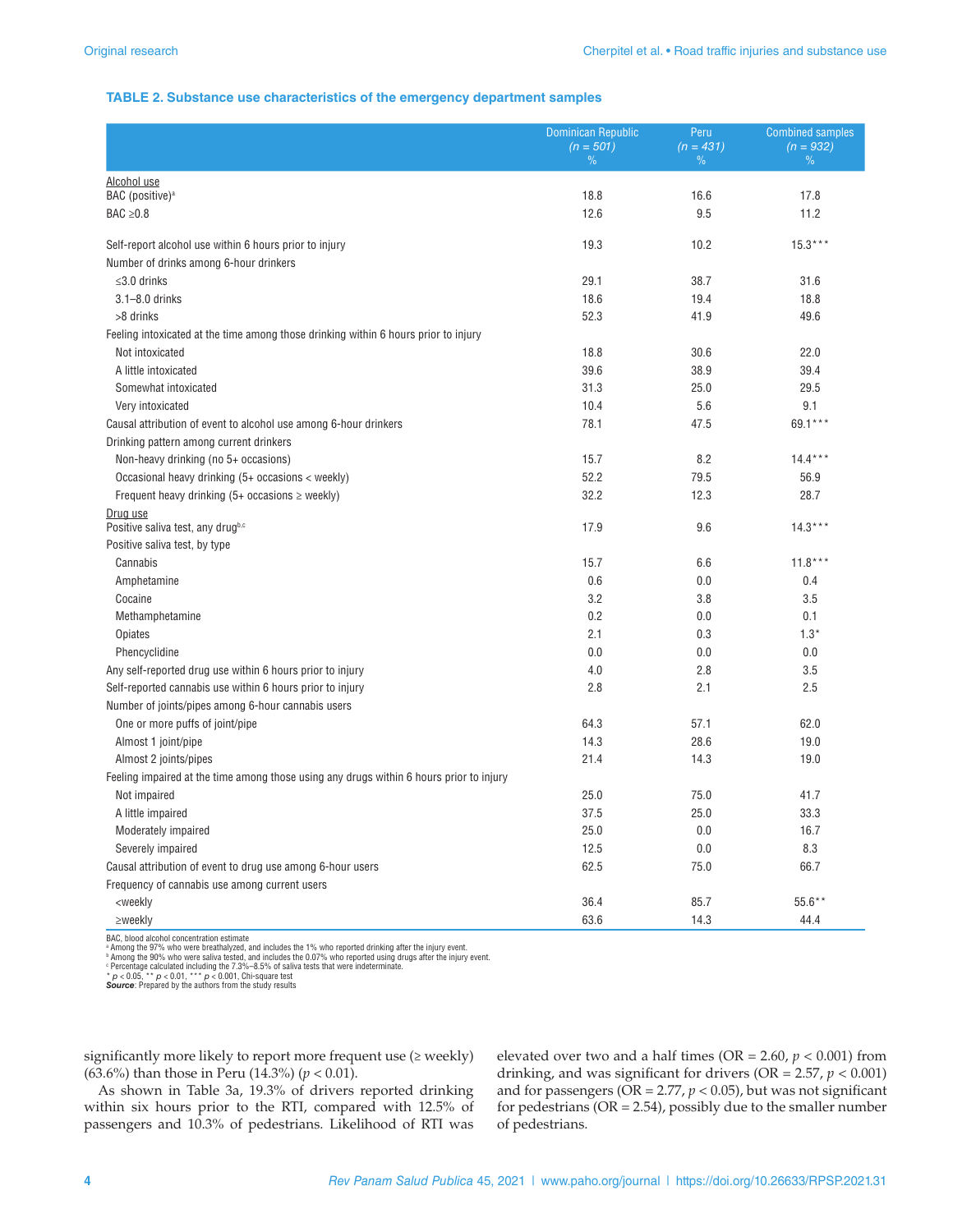# **TABLE 3a. Odds ratios for any alcohol use on risk of a road traffic injury**

|                   | $N^a$   | 0R   | 95% CI             |
|-------------------|---------|------|--------------------|
| All RTIs combined | 3 2 9 8 | 2.60 | $(1.85, 3.76)$ *** |
| <b>Drivers</b>    | 2 3 4 6 | 2.57 | $(1.77, 3.90)$ *** |
| Passengers        | 522     | 277  | $(1.07, 7.18)^*$   |
| Pedestrians       | 430     | 2.54 | (0.62, 10.35)      |

OR, odds ratio; CI, confidence interval; RTI, road traffic injury

\* *N*s are number of valid person-periods used for 1:m matching (1 injury period vs. m = 1–7 control periods) in the<br>case-crossover analysis.<br>\* *p* < 0.05, \* \* *p* < 0.001

**Source:** Prepared by the authors from the study results

# **TABLE 3b. Odds ratios for volume levels on risk of a road traffic**

#### **injury**

|                                        | $N^a$   | 0 <sub>R</sub> | 95% CI              |
|----------------------------------------|---------|----------------|---------------------|
| All RTIs combined (ref. no<br>alcohol) | 3 2 9 8 |                |                     |
| $0.1 - 3.0$ drinks                     |         | 3.76           | $(2.15, 6.58)$ ***  |
| $3.1 - 8.0$ drinks                     |         | 10.33          | $(4.51, 23.66)$ *** |
| $>8.0$ drinks                          |         | 6.69           | $(3.52, 12.73)$ *** |
| Drivers (ref. no alcohol)              | 2 3 4 6 |                |                     |
| $0.1 - 3.0$ drinks                     |         | 3.77           | $(2.08, 6.83)$ ***  |
| $3.1 - 8.0$ drinks                     |         | 10.14          | $(3.98, 25.85)$ *** |
| $>8.0$ drinks                          |         | 7.39           | $(3.61, 15.13)$ *** |
| Passengers (ref. no alcohol)           | 522     |                |                     |
| $0.1 - 3.0$ drinks                     |         | 4.13           | (0.68, 25.07)       |
| $3.1 - 8.0$ drinks                     |         | <b>NAb</b>     |                     |
| $>8.0$ drinks                          |         | 5.41           | (0.80, 36.57)       |
| Pedestrians (ref. no alcohol)          | 430     |                |                     |
| $0.1 - 3.0$ drinks                     |         | NА             |                     |
| $3.1 - 8.0$ drinks                     |         | 4.48           | (0.48, 42.01)       |
| $>8.0$ drinks                          |         | 2.27           | (0.19, 26.55)       |

OR, odds ratio; CI, confidence interval; RTI, road traffic injury<br>ª *N*s are number of valid person-periods used for 1:7 matching (1 injury period vs. 1–7 control periods) in the

case-crossover analysis.

b NA, not available: OR cannot be generated because of empty cell

\*\*\* *p* < 0.001 *Source*: Prepared by the authors from the study results

While risk of RTI was significant (*p* < 0.001) at all levels of consumption, and almost four times greater ( $OR = 3.76$ ) for up to three drinks, risk was over 10 times greater ( $OR = 10.33$ ) for 3–8 drinks prior to injury (Table 3b). Risk fell at over eight drinks (OR = 6.69). Few patients reported drinking 3–8 drinks in the control periods (possibly reflecting the drinking pattern in these countries) which inflated the OR for this level of drinking. Findings were similar for drivers, but the fewer number of passengers and pedestrians precluded analysis in some drinking categories.

As shown in Table 4, 3.7% of drivers reported using cannabis within six hours prior to the RTI, compared with 3% of passengers and 3.5% of pedestrians. Likelihood of RTI was over three times greater ( $OR = 3.17$ ) from cannabis use, and over four times greater (OR = 4.23) for drivers ( $p < 0.05$ ). Risk was not significant for either passengers or pedestrians. To test whether risk from cannabis use changed after controlling for alcohol volume, both cannabis use and alcohol volume were entered into the equation. ORs from cannabis use dropped to 2.12 for

# **TABLE 4. Odds ratios for any cannabis use on risk of a road traffic injury**

|                   | $N^{\rm a}$ | 0R   | 95% CI            |
|-------------------|-------------|------|-------------------|
| All RTIs combined | 3 2 9 8     | 3.17 | $(1.15, 8.74)^*$  |
| <b>Drivers</b>    | 2 3 4 6     | 4.23 | $(1.32, 13.57)^*$ |
| Passengers        | 522         | 0.49 | (0.02, 13.38)     |
| Pedestrians       | 430         | 2.00 | (0.13, 29.95)     |

OR, odds ratio; CI, confidence interval; RTI, road traffic injury<br>ª *N*s are number of valid person-periods used for 1:m matching (1 injury period vs. m = 1–7 control periods) in the

case-crossover analysis.  $case-cross  
\n*  $p < 0.05$$ 

*Source:* Prepared by the authors from the study results

# **TABLE 5. Odds ratios for alcohol and cannabis combined use on risk of a road traffic injury**

|                             | $N^a$   | 0 <sub>R</sub>         | 95% CI                      |
|-----------------------------|---------|------------------------|-----------------------------|
| All RTIs combined           | 3 2 9 8 |                        |                             |
| - Alcohol only              |         | 2.41                   | $(1.68, 3.47)$ ***          |
| - Cannabis only             |         | 1.16                   | (0.26, 5.16)                |
| - Both alcohol and cannabis |         | 7.85                   | $(2.24, 27.57)$ **          |
| <b>Drivers</b>              | 2 3 4 6 |                        |                             |
| - Alcohol only              |         | 2.46                   | $(1.64, 3.69)$ ***          |
| - Cannabis only             |         | 3.34                   | (0.70, 15.85)               |
| - Both alcohol and cannabis |         | 6.89                   | $(1.65, 28.73)$ **          |
| Passengers                  | 522     |                        |                             |
| - Alcohol only              |         | 2.52                   | $(0.95, 6.71)$ <sup>c</sup> |
| - Cannabis only             |         | <b>NA</b> <sup>b</sup> |                             |
| - Both alcohol and cannabis |         | <b>NAb</b>             |                             |
| Pedestrians                 | 430     |                        |                             |
| - Alcohol only              |         | 1.83                   | (0.39, 8.62)                |
| - Cannabis only             |         | <b>NAb</b>             |                             |
| - Both alcohol and cannabis |         | NA <sup>b</sup>        |                             |

OR, odds ratio; CI, confidence interval; RTI, road traffic injury<br>ª *N*s are number of valid person-periods used for 1:m matching (1 injury period vs. m = 1–7 control periods) in the case-crossover analysis. b NA, not available: OR cannot be generated because of empty cell

 $^{c}$  *p* = 0.064

\*\* *p* < 0.01, \*\*\* *p* < 0.001 *Source*: Prepared by the authors from the study results

the total sample and 2.76 for drivers, and neither effect estimate was significant (not shown).

Patients who reported using alcohol may also have been using other drugs including cannabis, while those reporting cannabis use may also have been using other drugs including alcohol. As seen in Table 5, for all RTI types, alcohol use (OR  $= 2.41$ ,  $p < 0.001$ ) and combined use with cannabis (OR  $= 7.85$ ,  $p < 0.01$ ) were significantly predictive of RTI, while cannabis use, alone, was not. Risk of RTI was over three times greater for combined use of alcohol and cannabis than from use of alcohol alone, reaching almost eight-fold. However, neither additive nor multiplicative interaction was found significant (RERI = 5.27,  $p = 0.284$ ; multiplicative interaction OR = 2.80,  $p = 0.260$ ). For drivers, both alcohol use (OR = 2.46,  $p < 0.001$ ) and combined use with cannabis ( $OR = 6.89$ ,  $p < 0.01$ ) were significant predictors of RTI (but not cannabis use alone), with combined use over two and a half times more risky than alcohol use alone. Again, no significant interaction was observed for drivers. Due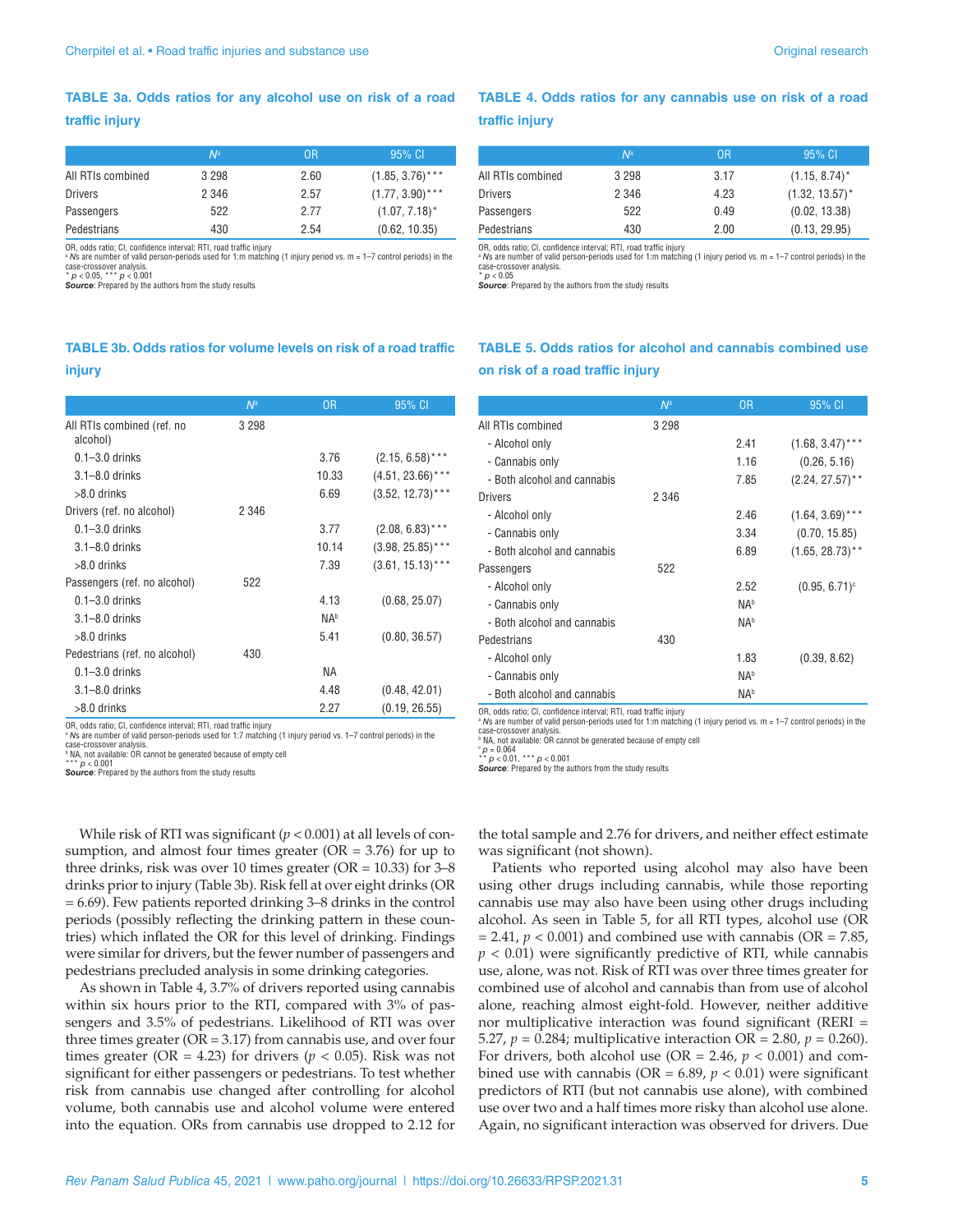to relatively small numbers, risk estimates could not be produced for passengers or pedestrians for cannabis alone or for cannabis combined with alcohol. For alcohol alone, however, risk was marginally significant ( $p = 0.064$ ) for passengers, but not for pedestrians.

### **DISCUSSION**

Risk of RTI was significant for alcohol use (but not cannabis) and was greater for alcohol combined with cannabis, although a significant interaction was not observed. Risk for alcohol use was lower ( $OR = 2.6$  vs. 5.0) than that found in an earlier study of RTI in this region (7). Risk of RTI was primarily among drivers. Interestingly, passengers had a greater risk of RTI from alcohol use than drivers, but not when alcohol was considered alone, suggesting that many of these passengers may also have been using cannabis or other drugs along with alcohol prior to injury, while drivers may have been less likely to combine drugs. Drivers using cannabis were at significantly increased risk of RTI, but when risk for those using cannabis alone was examined this risk was not significant. Prior research has found that a larger number of drinks is reported in the six hours prior to injury among those also using other drugs during this same time, than among those using only alcohol (26). When alcohol volume was controlled, the ORs for risk from cannabis use dropped to insignificance. These data highlight the importance of considering multiple drug use in risk of RTI. This is the first research reported that has disaggregated risk of RTI from alcohol combined with cannabis for drivers, passengers, and pedestrians. The added risk for drivers from alcohol combined with cannabis compared with either substance alone is highly important for prevention and intervention efforts.

A dose-response relationship of alcohol and risk of RTI was apparent, but the middle dose category may have been inflated due to small numbers of patients reporting this level during the control periods. This may reflect the typical drinking patterns in these countries, where individuals tend to drink at either a lower level of consumption or a high level, with fewer reporting drinking between these two extremes. The number of passengers and pedestrians was too small for analysis in all three dose-response categories.

Large variations in demographic and substance use characteristics were found between the two sites. The vast majority of patients in the Dominican Republic were injured in an event involving a motorcycle/scooter but only 20% reported helmet use, while slightly more than half of those in Peru were injured in events involving these two-wheeled vehicles (as well as bicycles), but 40% reported helmet use. A little over 10% of those in the Dominican Republic were injured in events involving a car, and less than half reported seatbelt use, while a third of those in Peru were so injured and only 10% reported seatbelt use.

Similar percentages of patients in the Dominican Republic and Peru were positive on the breathalyzer, but those in Peru were again only half as likely to report drinking in the six hours prior to injury compared with those in the Dominican Republic. While those in the Dominican Republic were almost twice as likely to be drug positive as those in Peru, and over twice as likely to be positive for cannabis, small percentages in both sites reported drug use within six hours prior to injury. It is possible that the saliva screening test covered a much broader period of time than the six-hour period preceding the injury.

Among those drinking prior to injury, patients in the Dominican Republic were more likely to attribute a causal association of RTI with their drinking than those in Peru. In both sites, those believing they were intoxicated were more likely to report a causal association than those not feeling intoxicated, suggesting that these patients were aware of their risky drinking habits. Those in the Dominican Republic were also more likely to report frequent heavy drinking compared with those in Peru. Cultural discomfort to disclose use of alcohol in Peru may have led to under-reporting of causal attribution, as well as under-reporting of usual use (27).

The number of patients reporting any drug use was small, rendering differences between the Dominican Republic and Peru not significant; however, it appears that those in the Dominican Republic may have been more likely to use drugs prior to the RTI and to report being impaired at the time, but less likely to attribute a causal association of the RTI with use. They were also significantly more likely to report usual cannabis use at greater frequency than those in Peru.

Limitations to this study include the relatively small number of passengers and pedestrians, which resulted in less definitive analysis of risk of injury from alcohol and cannabis for these two groups, especially in relation to a dose-response relationship for alcohol. Additionally, the study was limited to only one ED in each of the two countries, precluding generalization of findings beyond the individual ED in which the data were collected.

Nevertheless, given the proportion of patients reporting drinking prior to the RTI, the large number of drinks consumed, and the proportions reporting being intoxicated and attributing a causal association of their drinking with the event, these data suggest that alcohol, especially in combination with cannabis, contributes significantly to the burden of RTI. This is the first report of risk of RTI, separately for drivers, passengers, and pedestrians, which examines the contribution of alcohol and cannabis alone and in combination, and demonstrates the added risk for RTI of combined use, especially for drivers, while cannabis alone does not appear to pose a significant risk.

Differences found between the two countries underscore the need for data from similar studies on alcohol in combination with cannabis throughout the region for drivers, passengers, and pedestrians to determine, at the regional level, the risk of RTI from alcohol and drug use. Additional countries would also provide the necessary number of patients to analyze risk of injury more definitively from combined use of alcohol and cannabis and the dose-response risk of RTI, especially for passengers and pedestrians. These data also suggest that if saliva testing for substance use is implemented as a surveillance tool, confirmatory analyses would be required. Given the contribution of alcohol alone and in combination with cannabis to the burden of RTI found in this study, more stringent enforcement of alcohol and drug control policy related to driving is recommended. These data also highlight the need for educational and awareness campaigns aimed at increasing knowledge regarding the additional risk of combining alcohol with cannabis when driving, as well as the need for advocacy and enforcement of public policies focused on use of protective devices such as helmets and seat belts.

**Author contributions.** CJC and MGM conceived the original idea. CJC and JW trained and supervised data collection. HM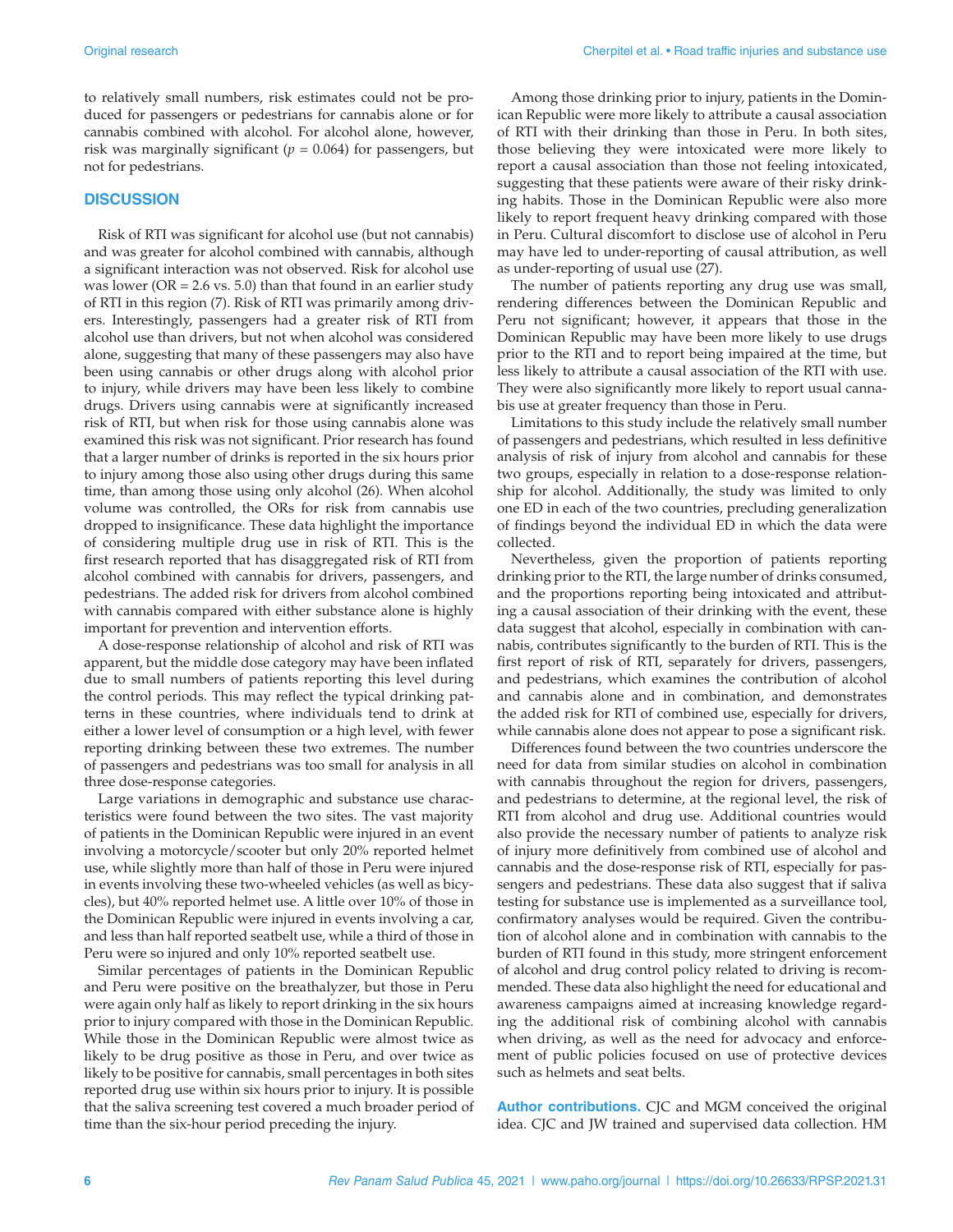and JB collected the data. JW, YY, and CJC analyzed the data. All authors interpreted the results. CJC and JW wrote the first draft. All authors reviewed and approved the final version.

**Conflict of interest.** None declared.

**Funding.** Supported by the Inter-American Development Bank, the Pan American Health Organization, and a grant from

- 1. World Health Organization. Global Status Report on Road Safety 2018. Geneva: WHO; 2018.
- 2. United Nations Road Safety Collaboration. Global plan for the decade of action for road safety 2011-2020. Geneva: World Health Organization; 2011. Available from: [http://www.who.int/road](http://www.who.int/roadsafety/decade_of_action/plan/plan_english.pdf)[safety/decade\\_of\\_action/plan/plan\\_english.pdf](http://www.who.int/roadsafety/decade_of_action/plan/plan_english.pdf)
- 3. United Nations. Transforming our world: the 2030 agenda for sustainable development (A/RES/70/1). New York: United Nations; 2015. Available from: [https://sustainabledevelopment.un.org/con](https://sustainabledevelopment.un.org/content/documents/21252030%20Agenda%20for%20Sustainable%20Development%20web.pdf)[tent/documents/21252030%20Agenda%20for%20Sustainable%20](https://sustainabledevelopment.un.org/content/documents/21252030%20Agenda%20for%20Sustainable%20Development%20web.pdf) [Development%20web.pdf](https://sustainabledevelopment.un.org/content/documents/21252030%20Agenda%20for%20Sustainable%20Development%20web.pdf)
- 4. Monteiro MG. Alcohol and public health in the Americas: a case for action. Washington, DC: Pan American Health Organization; 2007. Available from:<https://iris.paho.org/handle/10665.2/2826>
- 5. Pan American Health Organization. Regional Status Report on Alcohol and Health in the Americas. Washington, DC: PAHO; 2015. Available from:<https://iris.paho.org/handle/10665.2/7670>
- 6. Cherpitel CJ, Borges G, Giesbrecht N, Monteiro M, Stockwell T, editors. Prevention of Alcohol-Related Injuries in the America: From evidence to policy action. Washington, DC: Pan American Health Organization; 2013. Available from: [https://iris.paho.org/](https://iris.paho.org/handle/10665.2/6085) [handle/10665.2/6085](https://iris.paho.org/handle/10665.2/6085)
- 7. Borges G, Monteiro M, Cherpitel CJ, Orozco R, Ye Y, Poznyak V, et al. Alcohol and road traffic injuries in Latin America and the Caribbean: a case-crossover study. Alcohol Clin Exp Res. 2017 Oct;41(10):1731–7.
- 8. United Nations Office on Drugs and Crime. World Drug Report 2016. New York: United Nations; 2016.
- 9. Keyes KM, Brady JE, Li G. Effects of minimum legal drinking age on alcohol and marijuana use: evidence from toxicological testing data for fatally injured drivers aged 16 to 25 years. Inj Epidemiol. 2015 Jan;2(1):1.
- 10. Guttmannova K, Lee CM, Kilmer JR, Fleming CB, Rhew IC, Kosterman R, et al. Impacts of changing marijuana policies on alcohol use in the United States. Alcohol Clin Exp Res. 2016 Jan;40(1):33–46.
- 11. Gjerde H, Strand MC, Mørland J. Driving under the influence of non-alcohol drugs—an update. Part I: Epidemiological studies. Forensic Sci Rev. 2015 Jul;27(2):89–113.
- 12. Compton RP, Berning A. Drug and alcohol crash risk (Traffic Safety Facts Research Note. DOT HS 812 117) [Internet]. Washington, DC: National Highway Traffic Safety Administration; 2015 [cited 2016 Mar 3]. Available from: [https://www.nhtsa.gov/sites/nhtsa.dot.](https://www.nhtsa.gov/sites/nhtsa.dot.gov/files/812117-drug_and_alcohol_crash_risk.pdf) [gov/files/812117-drug\\_and\\_alcohol\\_crash\\_risk.pdf](https://www.nhtsa.gov/sites/nhtsa.dot.gov/files/812117-drug_and_alcohol_crash_risk.pdf)
- 13. Li M-C, Brady JE, DiMaggio CJ, Lusardi AR, Tzong KY, Li G. Marijuana use and motor vehicle crashes. Epidemiol Rev. 2012 Jan;34(1):65–72.
- 14. Els C, Jackson TD, Tsuyuki RT, Aidoo H, Wyatt G, Sowah D, et al. Impact of cannabis use on road traffic collisions and safety at work: systematic review and meta-analysis. Can J Addict. 2019 Mar;10(1):8–15.
- 15. Brault M, Dussault C, Bouchard J, Lemire A-M. [abstract] The contribution of alcohol and other drugs among fatally injured drivers

the U.S. National Institute on Alcohol Abuse and Alcoholism (5 R01 AA013750). Sponsors did not influence in any way the design, data collection, analysis, writing, or the decision to publish these results.

**Disclaimer.** Authors hold sole responsibility for the views expressed in the manuscript, which may not necessarily reflect the opinion or policy of the *RPSP/PAJPH* and/or PAHO.

# **REFERENCES**

in Quebec: final results. 17th International Conference on Alcohol, Drugs and Traffic Safety. Glasgow, United Kingdom, August 8–13, 2004.

- 16. Drummer OH, Gerostamoulos J, Batziris H, Chu M, Caplehorn J, Robertson MD, et al. The involvement of drugs in drivers of motor vehicles killed in Australian road traffic crashes. Accid Anal Prev. 2004 Mar;36(2):239–48.
- 17. Dubois S, Mullen N, Weaver B, Bédard M. The combined effects of alcohol and cannabis on driving: impact on crash risk. Forensic Sci Int. 2015 Mar;248:94–100.
- 18. Ronen A, Chassidim HS, Gershon P, Parmet Y, Rabinovich A, Bar-Hamburger R, et al. The effect of alcohol, THC and their combination on perceived effects, willingness to drive and performance of driving and non-driving tasks. Accid Anal Prev. 2010 Nov;42(6):1855–65.
- 19. Ramaekers JG, Robbe HWJ, O'Hanlon JF. Marijuana, alcohol and actual driving performance. Hum Psychopharmacol. 2000 Oct;15(7):551–8.
- 20. Romano E, Voas RB, Camp B. Cannabis and crash responsibility while driving below the alcohol per se legal limit. Accid Anal Prev. 2017 Nov;108:37–43.
- 21. Marillier M, Verstraete AG. Driving under the influence of drugs. WIREs Forensic Sci. 2019;1(3):e1326.
- 22. Cherpitel CJ, Witbrodt J, Korcha R, Ye Y, Kool B, Monteiro M. Multilevel analysis of alcohol-related injury, societal drinking pattern and alcohol control policy: Emergency department data from 28 countries. Addiction. 2018 Nov;113(11):2031–40.
- 23. Maclure M. The case-crossover design: a method for studying transient effect on the risk of acute events. Am J Epidemiol. 1991 Jan 15;133(2):144–53.
- 24. Mittleman MA, Maclure M, Tofler GH, Sherwood JB, Goldberg RJ, Muller JE. Triggering of acute myocardial infarction by heavy physical exertion. Protection against triggering by regular exertion. N Engl J Med. 1993 Dec 2;329(23):1677–83.
- 25. VanderWeele TJ, Knol MJ. A tutorial on interaction. Epidemiol Methods. 2014;3(1):33–72.
- 26. Cherpitel CJ, Martin G, Macdonald S, Brubacher JR, Stenstrom R. Alcohol and drug use as predictors of intentional injuries in two emergency departments in British Columbia. Am J Addict. 2013 Mar;22(2):87–92.
- 27. Málaga H, Ronceros J, Delgado L, Palza G. Restricciones de los horarios de expendio de licores en Lima Metropolitana y su efecto en las muertes violentas 2015-2017. Biotempo. 2019;16(2): 233–9.

Manuscript submitted on 13 August 2020. Revised version accepted for publication on 25 November 2020.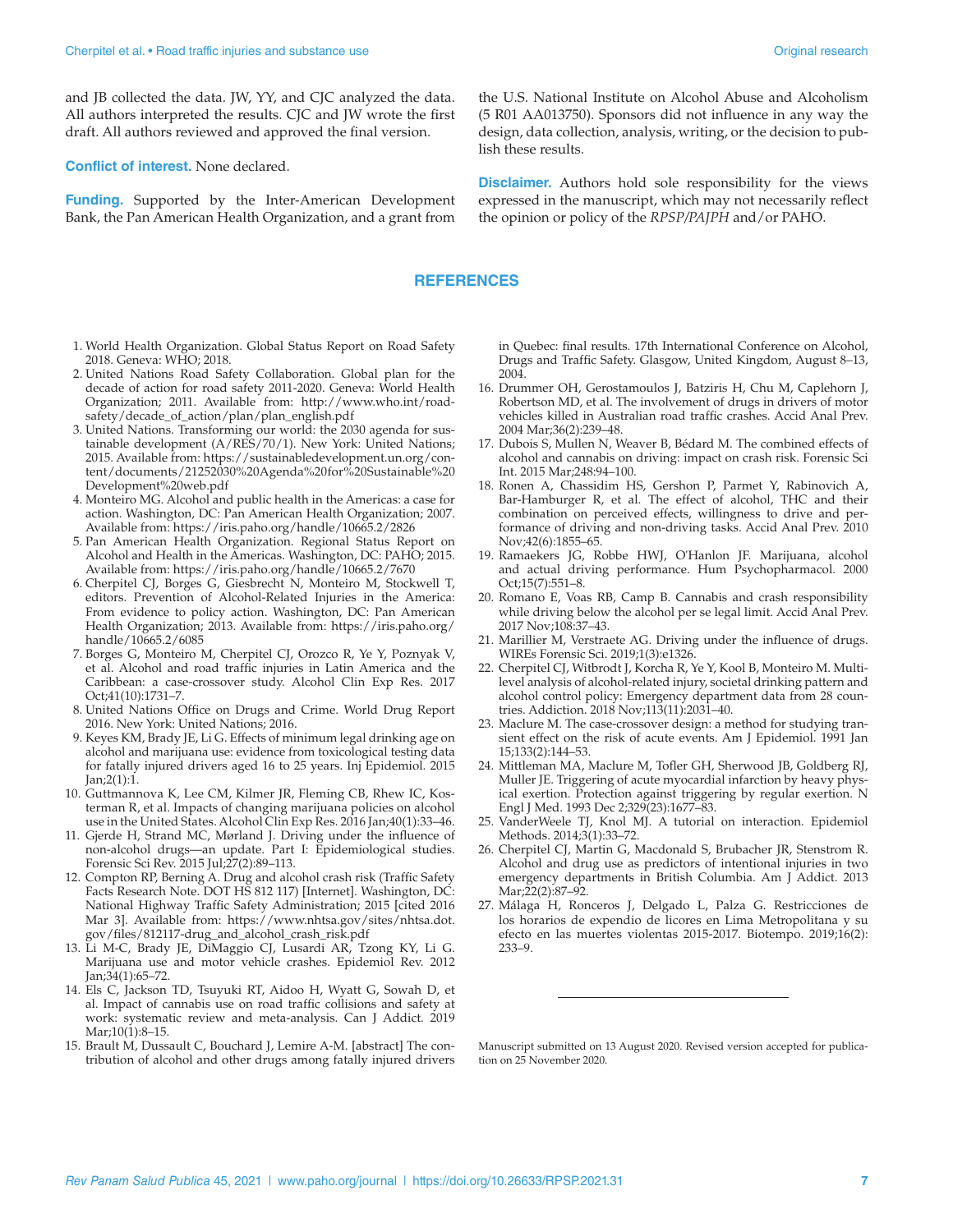# **Traumatismos causados por el tránsito y consumo de sustancias psicoactivas en pacientes del departamento de urgencias en Perú y República Dominicana**

**RESUMEN Objetivo.** Presentar las características demográficas y de consumo de sustancias psicoactivas y el riesgo de traumatismos causados por el tránsito debidos al consumo de alcohol, cannabis y su consumo combinado en una muestra de pacientes del departamento de urgencias de dos países de América Latina y el Caribe.

> **Métodos.** Se realizó un estudio transversal en que se entrevistaron pacientes de 18 años o más ingresados en las siguientes seis horas de haber recibido traumatismos causados por el tránsito en un departamento de urgencias en Lima (Perú) (*n* = 431) y en Santo Domingo (República Dominicana) (*n* = 501). Se empleó el análisis de cruce de casos, basado en el consumo autoinformado con anterioridad a los traumatismos causados por el tránsito, para evaluar el riesgo por consumo de alcohol, cannabis y consumo combinado.

> **Resultados.** En términos generales, 15,3% notificó consumo de alcohol con anterioridad al evento y 2,5%, consumo de cannabis. Los conductores que consumieron alcohol únicamente tuvieron más del doble de probabilidades de sufrir traumatismos causados por el tránsito (OR = 2,46, *p* < 0,001) y casi ocho veces más probabilidades si consumieron tanto alcohol como cannabis (OR = 6,89, *p* < 0,01), si bien el riesgo no fue tan elevado para el consumo único de cannabis. No se encontraron diferencias significativas en pasajeros o peatones.

> **Conclusiones.** El riesgo de sufrir traumatismos causados por el tránsito para los conductores en estas dos muestras es significativamente más elevado por el consumo de alcohol y más aún por el consumo combinado con cannabis. Las diferencias entre ambos países ponen de manifiesto la necesidad de obtener datos similares sobre la región para determinar el riesgo de sufrir traumatismos causados por el tránsito debidos al consumo de sustancias psicoactivas, así como el riesgo para pasajeros y peatones. Los datos indican que el alcohol agrava significativamente la carga de los traumatismos causados por el tránsito, lo que exige un cumplimiento más estricto de las políticas de control del alcohol relacionadas con la conducción bajo los efectos del alcohol en la región.

**Palabras clave** Accidentes de tránsito; seguridad; conducir bajo la influencia; consumo de bebidas alcohólicas; drogas ilícitas; servicio de urgencia en hospital; América Latina; región del Caribe.